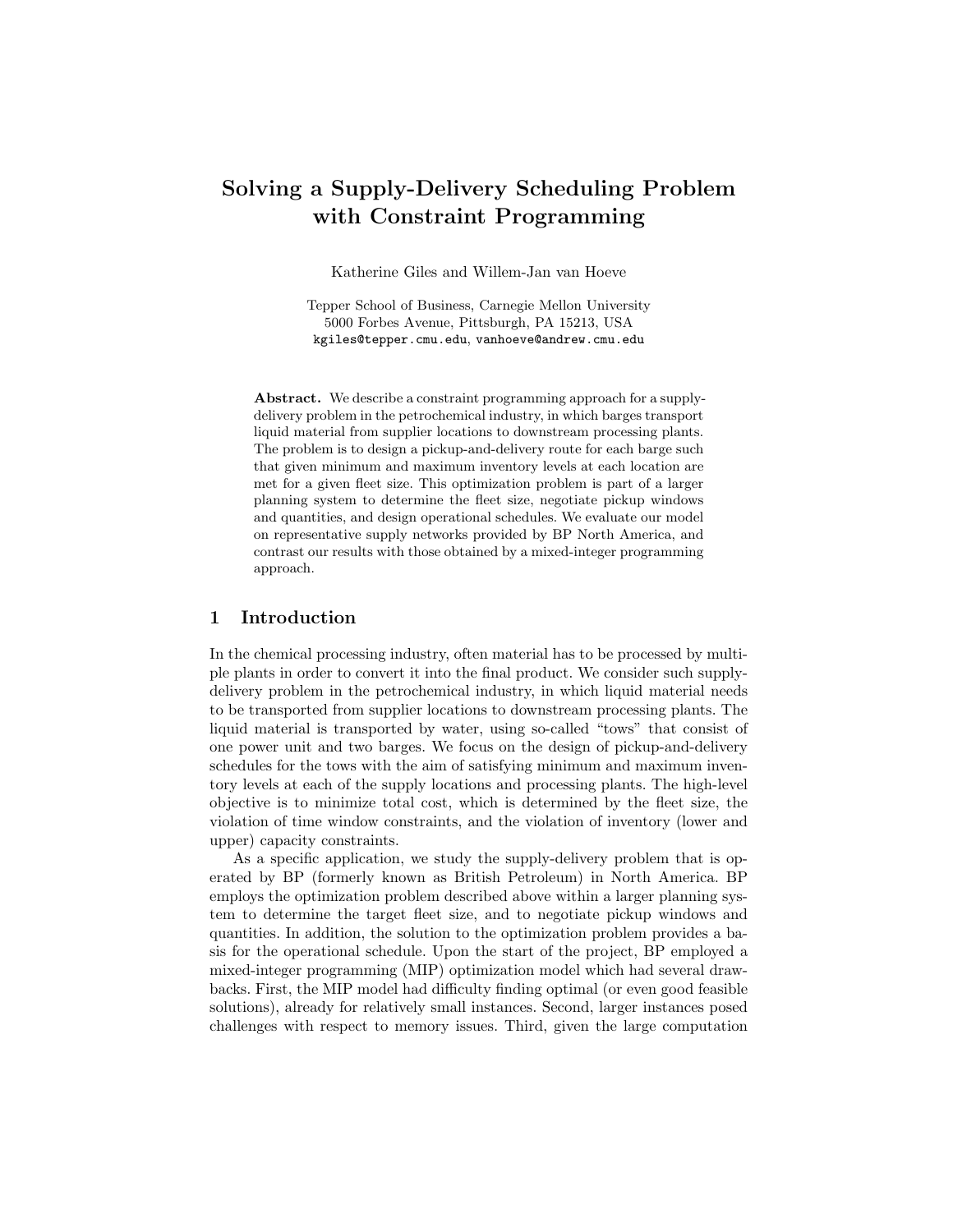times, it was difficult to use the MIP model in the desired strategic planning context. In order to find solutions of sufficient quality, this approach required intensive manual interaction: The model would be solved in several iterations, in each of which the problem parameters (such as the fleet size or pickup windows) would be adjusted.

Given these challenges, and driven by the scheduling aspects of the problem, we therefore present an alternative optimization model based on constraint programming (CP). In particular, we will represent the problem as a constraintbased scheduling problem, using activities and resources. Our main finding is that the CP model scales much better than the MIP formulation that is currently in place. For certain representative instances considered, CP can find optimal solutions in a fraction of the time it takes MIP. The CP model is therefore much better suited than the existing MIP model to provide solutions in a broader planning context.

The remainder of the paper is structured as follows: In Section 2 we provide a brief review of the most relevant literature. We then give a detailed description of our problem in Section 3. This is followed by the constraint programming model in Section 4. We provide an evaluation of our model in Section 5, and conclude in Section 6.

# 2 Related Work

Our problem can be viewed as a variant of the maritime inventory routing problem. The basic maritime inventory routing problem (see [3]) involves the transportation of a single product from loading ports to unloading ports, with each port having a given inventory storage capacity and a production or consumption rate, therefore combining inventory management and ship routing. These are typically treated separately in much of the maritime transportation industry. Christiansen and Fagerholt [4] provide a recent survey in ship routing and scheduling research.

A recent paper by Goel et al. [5] introduces a constraint programming model for a maritime inventory routing problem in the context of liquefied natural gas (LNG) tanker scheduling. It follows the approach of representing the routing problem as a constraint-based scheduling model, which has been successfully applied before to many industrial routing and scheduling problems [2, 1]. In particular, the routing problem is represented as a disjunctive scheduling problem, in which a visit to a location becomes a task to be scheduled, and the distance between two locations is modeled as a 'sequence-dependent set-up time' between tasks. In addition, the same tasks can be associated with resource constraints to model the inventory levels over time. The effectiveness of CP scheduling models for such complex inventory routing problems was one of the main motivations for considering CP for our problem.

Our problem does differ considerably from that in [5], and from the standard maritime inventory routing problem. First, we consider multiple products instead of a single commodity. Furthermore, the attributes of the three location types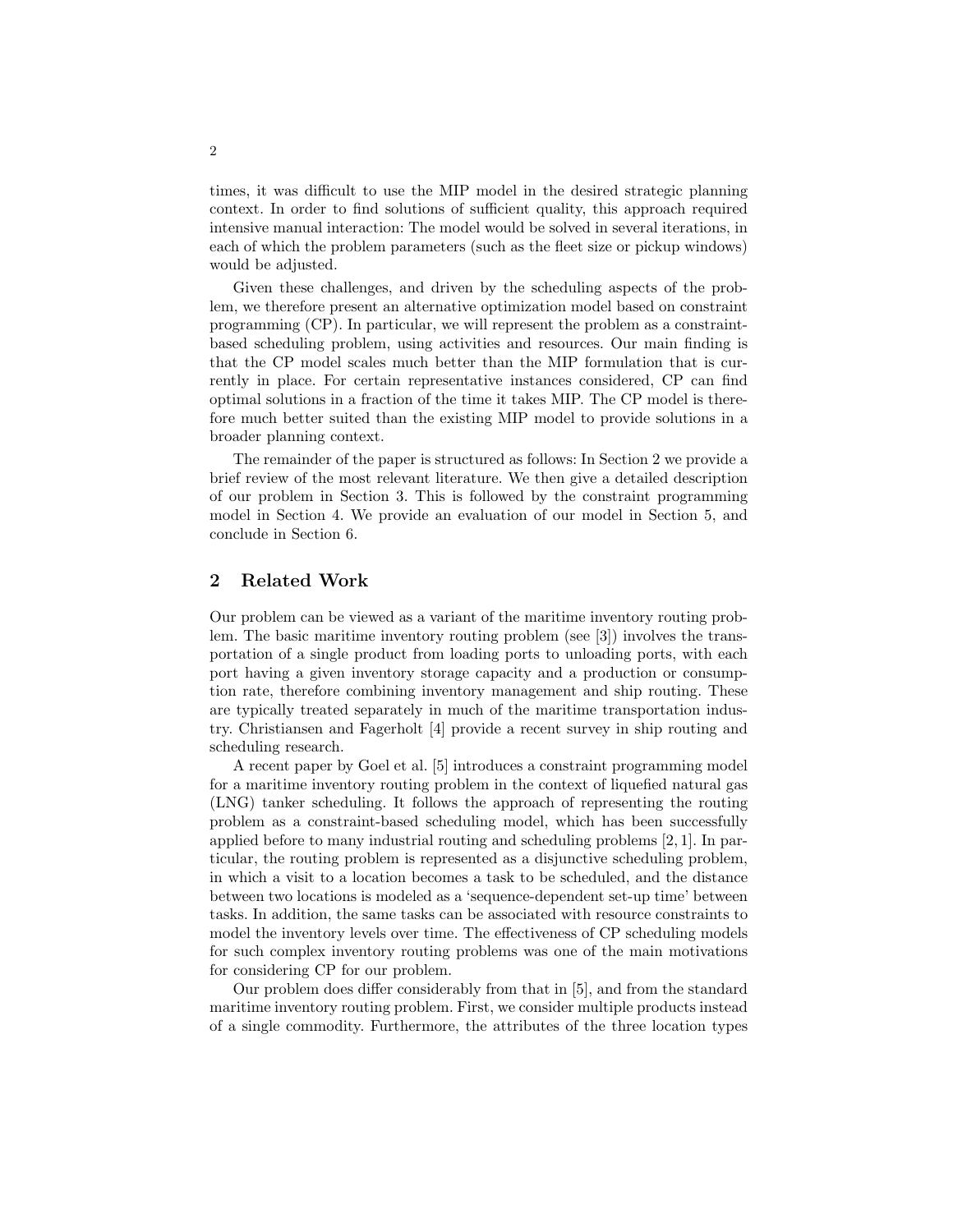(suppliers, plants, and customers) are not simply pickup and delivery nodes; the plants both consume and produce products, necessitating both pickup and delivery visits. Lastly, our vessels have two barges, each of which can carry a separate product.

## 3 Problem Description

We will next describe the specific application at BP in detail [6]. The supply network is defined by a set of suppliers  $S$ , a set of plants  $P$ , a set of customer locations  $C$ , and a set of products  $F$ ; see Figure 1 for a schematic representation of a typical instance with four suppliers, two plants, and two customer locations. The suppliers provide 'feed' to the plants (to be picked up in specified time windows), which then convert this into different final products. In the example of Figure 1, the set of products is  $F = \{ \text{feed}, \text{product } 1, \text{product } 2, \text{product } 3 \}.$  For convenience, we define  $F^- := F \setminus {\text{feed}}$  to be the set of final products only. The final products are shipped from plants to customer locations to meet the demand (or to avoid inventory overflow at the plant). In addition, some plants can directly meet the demand of a product instead of shipping it to a customer location. For example, in Figure 1, Plant 2 only produces final product 1, whose demand is met exclusively by prescheduled pickups. Lastly, some plants are connected to a pipeline which provides an alternate supply of feed (for example, Plant 1 in Figure 1). Both pipeline deliveries and prescheduled pickups are external events; no tows will be used for these activities.

We are given a discrete planning horizon (in days)  $H = \{1, 2, \ldots, \hat{H}\}\,$ , where H represents the end of the horizon. We are also given a set of tows  $T =$  $\{1, 2, \ldots, M\}$ , where M is the maximum number of tows. Each tow consists of two barges and a power unit, and has a total capacity of  $2\Lambda$  metric ton. The specific attributes (input data) for the suppliers, plants, customers, and tows are given in Table 1. The goal is to design a pickup-and-delivery schedule for the tows such that (ideally) all time window constraints and all inventory capacity constraints are respected.

While the structure provided by this network is very generic, our case has the following specific elements: $<sup>1</sup>$ </sup>

- In our model, we do not explicitly convert feed into final products. Instead, the conversion is modeled implicitly by specifying daily production and consumption amounts. (Note that other materials are required for the conversion as well.)
- Suppliers are contractually bound to have sufficient feed available for any scheduled tow pickup that can occur over the scheduling horizon. We therefore do not need to represent the daily production of feed, nor the inventory levels, at each supplier location. (Our model is easily extended to handle this, however.)

<sup>1</sup> Via private communication with Norman Jerome, BP Americas.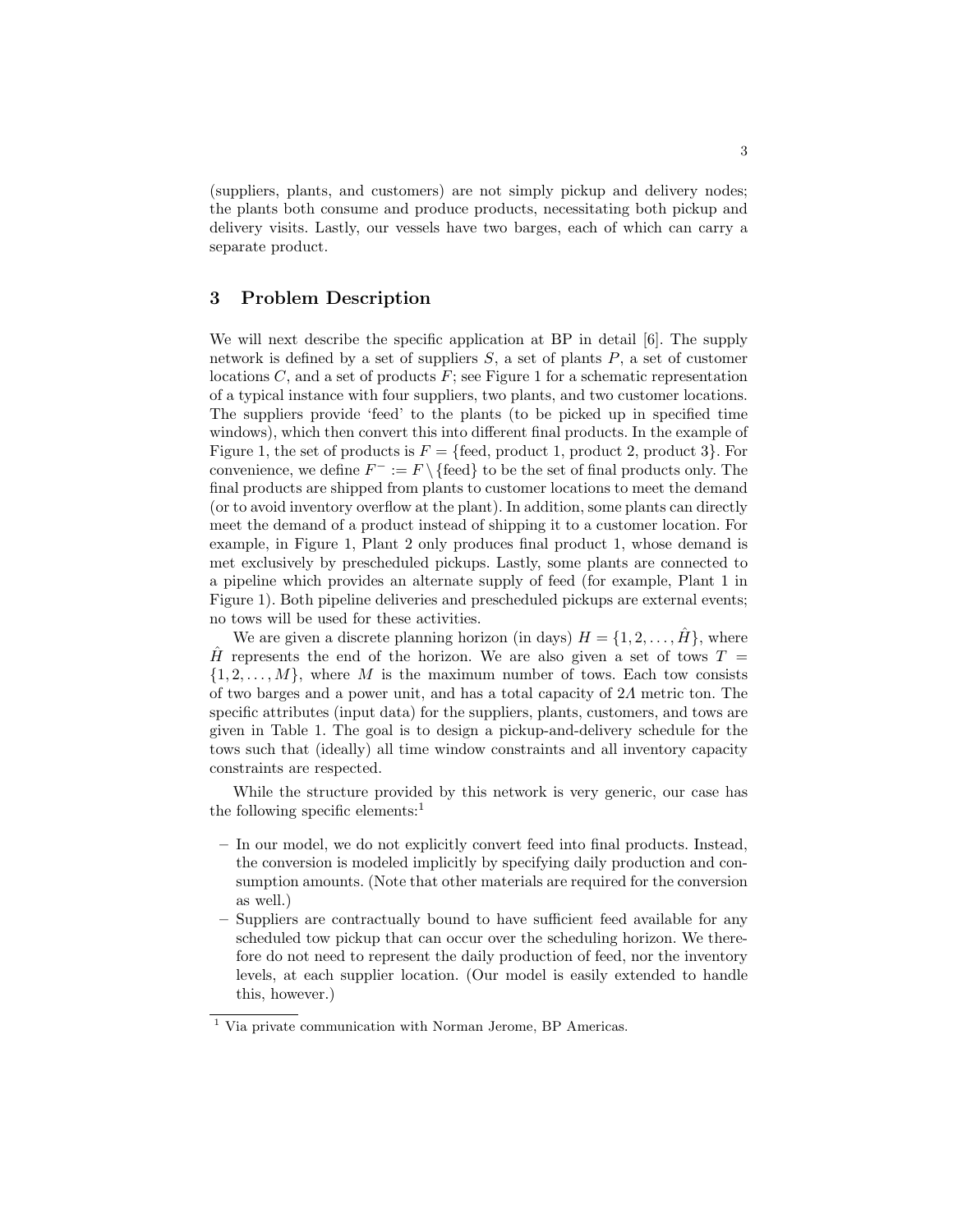

Fig. 1. Petrochemical supply-delivery network.

- The most important operational concern is to have sufficient feed available at the plants (i.e., the lower limit is typically binding). The upper capacity of the feed inventory at the plants is typically not binding.
- The maximum inventory capacity of the final products at the plants is typically not reached.
- The consumption rate of the final products at the customer locations is not part of our problem description. At the same time, the maximum inventory level is practically never binding for customer locations.

Given these considerations, as our specific objective we chose to minimize the total amount of feed underflow at the plant locations. However, we do present a generic CP model that can accommodate different objectives as well.

# 4 Constraint Programming Model

We next present our constraint programming model for the base problem: Given a fixed number of tows, find a supply-delivery schedule that minimizes the total feed underflow at the plants. We use the optimization modeling system Aimms to express our model, using 'activities' and 'resources' for the constraint-based scheduling formulation [2]. We will first review the relevant Aimms syntax, and then provide the details of the model.

4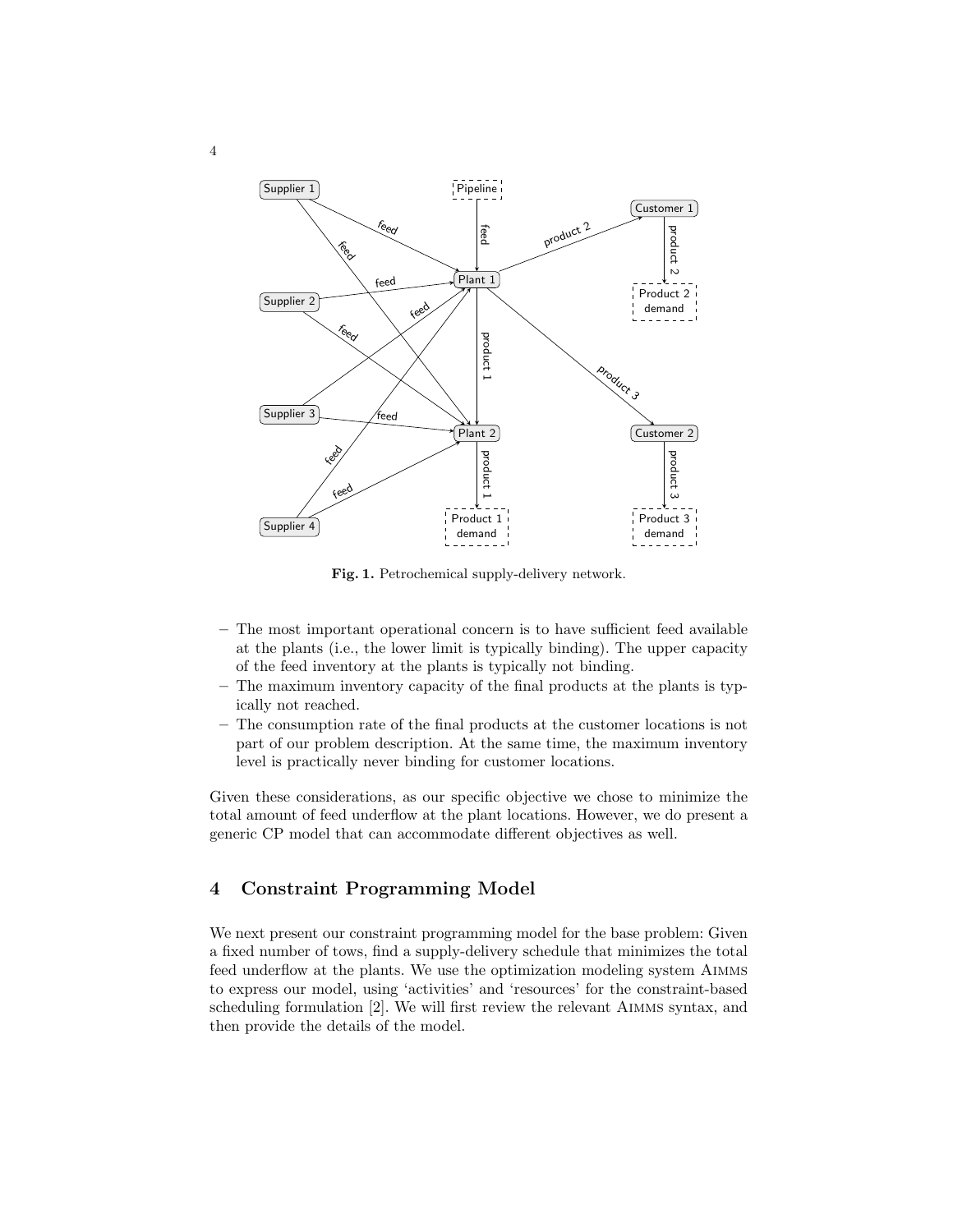Table 1. Attributes of suppliers, plants, customers, and tows.

| $W_{s}$                                            | Set of pickup windows for supplier $s \in S$ ,                                                |
|----------------------------------------------------|-----------------------------------------------------------------------------------------------|
| $l_{i,s}$                                          | Start date of pickup window $i \in W_s$ for $s \in S$ ,                                       |
| $u_{i,s}$                                          | End date of pickup window $i \in W_s$ for $s \in S$ ,                                         |
| $V_{p,f}^{\rm pu} \over V_{p}^{\rm del}$           | Set of prescheduled visits to pick up product $f \in F^-$ for plant $p \in P$ ,               |
|                                                    | Set of prescheduled visits to deliver feed for plant $p \in P$ ,                              |
| $d_{p,f,i}^{pu} \nonumber \\ d_{p,i}^{del}$        | Date of visit $i \in V_p^{\text{pu}}$ for $p \in P$ and product $f \in F^-$ ,                 |
|                                                    | Date of visit $i \in V_p^{\text{del}}$ for $p \in P$ ,                                        |
| $a_{p,f,i}^{\mathrm{pu}}\\ a_{p,i}^{\mathrm{del}}$ | Amount of $f \in F^-$ picked up at visit $i \in V_{n,f}^{\text{pu}}$ for $p \in P$ ,          |
|                                                    | Amount of feed delivered at visit $i \in V_p^{\text{del}}$ for $p \in P$ ,                    |
| $I_{f,i}^{\mathrm{init}}$                          | Initial inventory of product $f \in F$ at location $i \in P \cup C$ ,                         |
| $I_{f,i}^{\min}$                                   | Minimum inventory of product $f \in F$ at location $i \in P \cup C$ ,                         |
| $I_{f,i}^{\max}$                                   | Maximum inventory of product $f \in F$ at location $i \in P \cup C$ ,                         |
| $\Pi_{f,p,d}$                                      | Production amount of product $f \in F$ at plant $p \in P$ on date $d \in H$ ,                 |
| $\Gamma_{p,d}$                                     | Consumption amount of feed at plant $p \in P$ on date $d \in H$ ,                             |
| $D_{i,j}$                                          | Distance (in days) from location <i>i</i> to location <i>j</i> $(i, j \in S \cup P \cup C)$ , |
| $l_t$                                              | First destination for tow $t \in T$ ,                                                         |
| $\varLambda$                                       | Barge capacity (500 metric ton in our data case).                                             |

#### 4.1 Aimms Syntax for Constraint-Based Scheduling

The activities and resources in Aimms provide an interface to advanced scheduling constraints, in particular those available in IBM ILOG CP Optimizer [7]; readers familiar with the IBM ILOG CP Optimizer scheduling interface will recognize the similarities. Activities correspond to tasks to be executed over the time horizon. They have a start time, end time, and duration. Each activity also has a *schedule domain* which defines the range of possible dates for the start and end time. In addition, an activity can be optional, which means that its presence will be a decision variable. Activities can impact one or more resources; this is modeled at the resource level. In Aimms, an activity A defines the following decision variables:

> A.Begin the start time of A,  $A$ .End the end time of  $A$ , A.Length the duration of A, A.Present the presence of A (with Boolean domain).

Several useful functions on activities are provided. For activity A and  $d \in H$  we have:

– ActivityBegin $(A, d)$ : Returns d if A is absent, and A.Begin if A is present.

Resources can be declared in two ways in Aimms: Sequential or parallel. A sequential resource maintains a unary resource level (either 0 or 1), which means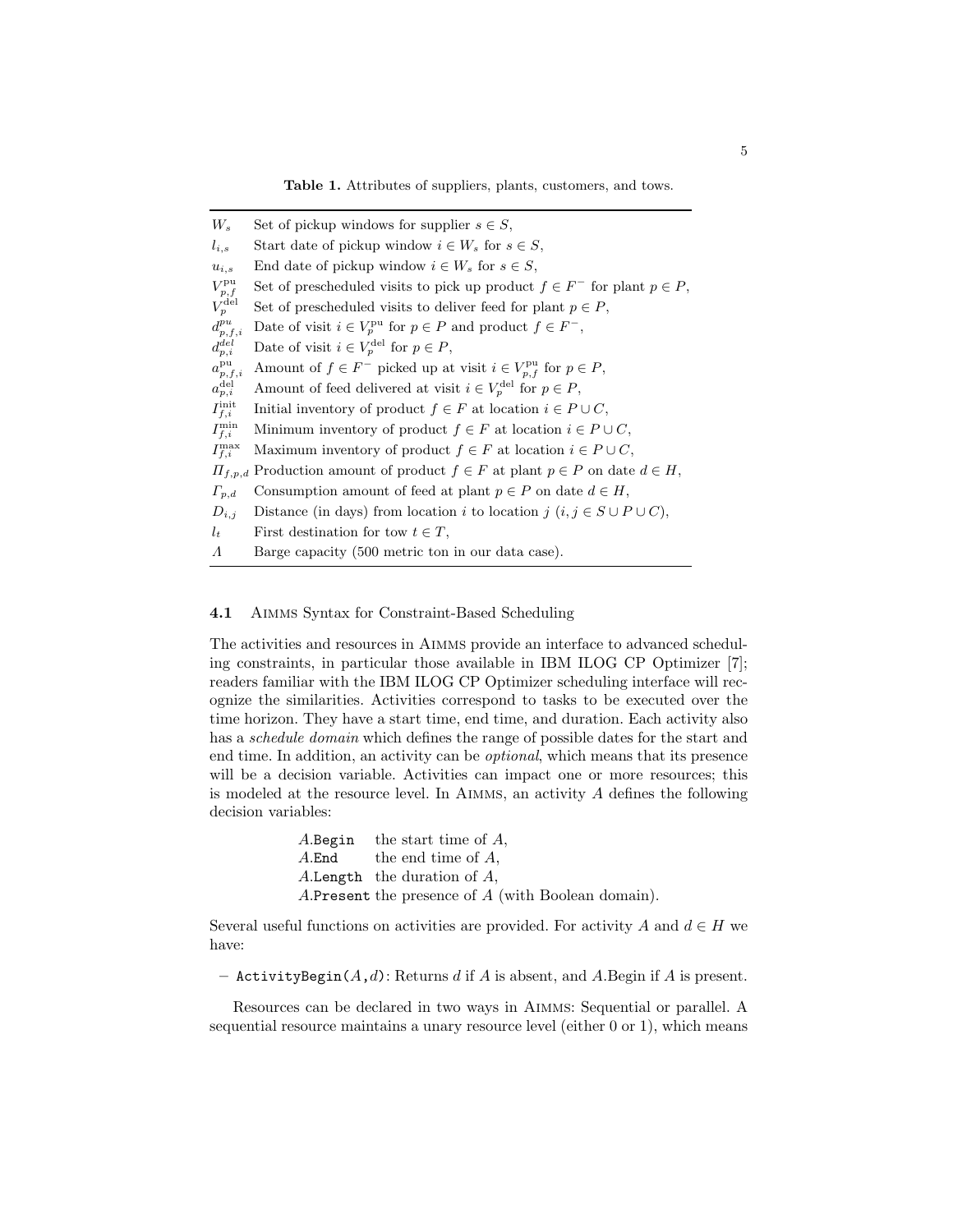that at most one task can be active at a time. The definition of a sequential resource includes the following attributes:

- Resource name and index set (possibly empty),
- Activities: List of activities that influence the resource,
- Group set: Set of groups in which the activities are divided,
- Group definition: Maps activities to group set elements,
- Group transition: Represents the transition/setup time between pairs of group elements,
- First activity: Reference to the first activity in the sequence.

Sequential resources have several useful associated functions. For sequential resource R, activity A, and  $l, d \in H$ , we have:

- BeginOfNext $(R, A, l, d)$ : Returns d if A is absent, l if A is present and scheduled as last activity on  $R$ , and  $B$ . Begin if  $A$  is present and not scheduled as last activity on  $R$ , and  $B$  is the next activity of  $A$  scheduled on  $R$ .
- EndOfNext $(R, A, l, d)$ : Returns d if A is absent, l if A is present and scheduled as last activity on  $R$ , and  $B$ . End if  $A$  is present and not scheduled as last activity on  $R$ , and  $B$  is the next activity of  $A$  scheduled on  $R$ .

For sequential resource  $R$ , activity  $A$ , and group elements  $l, l'$ , we have:

- GroupOfNext $(R, A, l, l')$ : Returns l' if A is absent, l if A is present and scheduled as last activity on R, and the group of B on R if A is present and not scheduled as last activity on  $R$ , and  $B$  is the next activity of  $A$  scheduled on R.

For parallel resources, multiple tasks can be active simultaneously, as long as the activity level of the resource is within a given lower and upper bound. The activity level represents the cumulative resource value over time, and is influenced by the activities. The definition of a parallel resource includes the following attributes:

- Resource name and index set (possibly empty),
- Activities: List of activities that influence the resource,
- Level range:  $\{L \ldots U\}$  specifies that the activity level must be between L and U at each time point,
- Initial level: Specifies the initial activity level,
- Begin change: Specifies for each activity  $A$  by how much the activity level is changed at A.Begin,
- End change: Specifies for each activity A by how much the activity level is changed at A.End.

A useful function for a resource R and a time point  $d \in H$  is the following:

–  $R(d)$ . Activity Level: Returns the activity level of R at time d.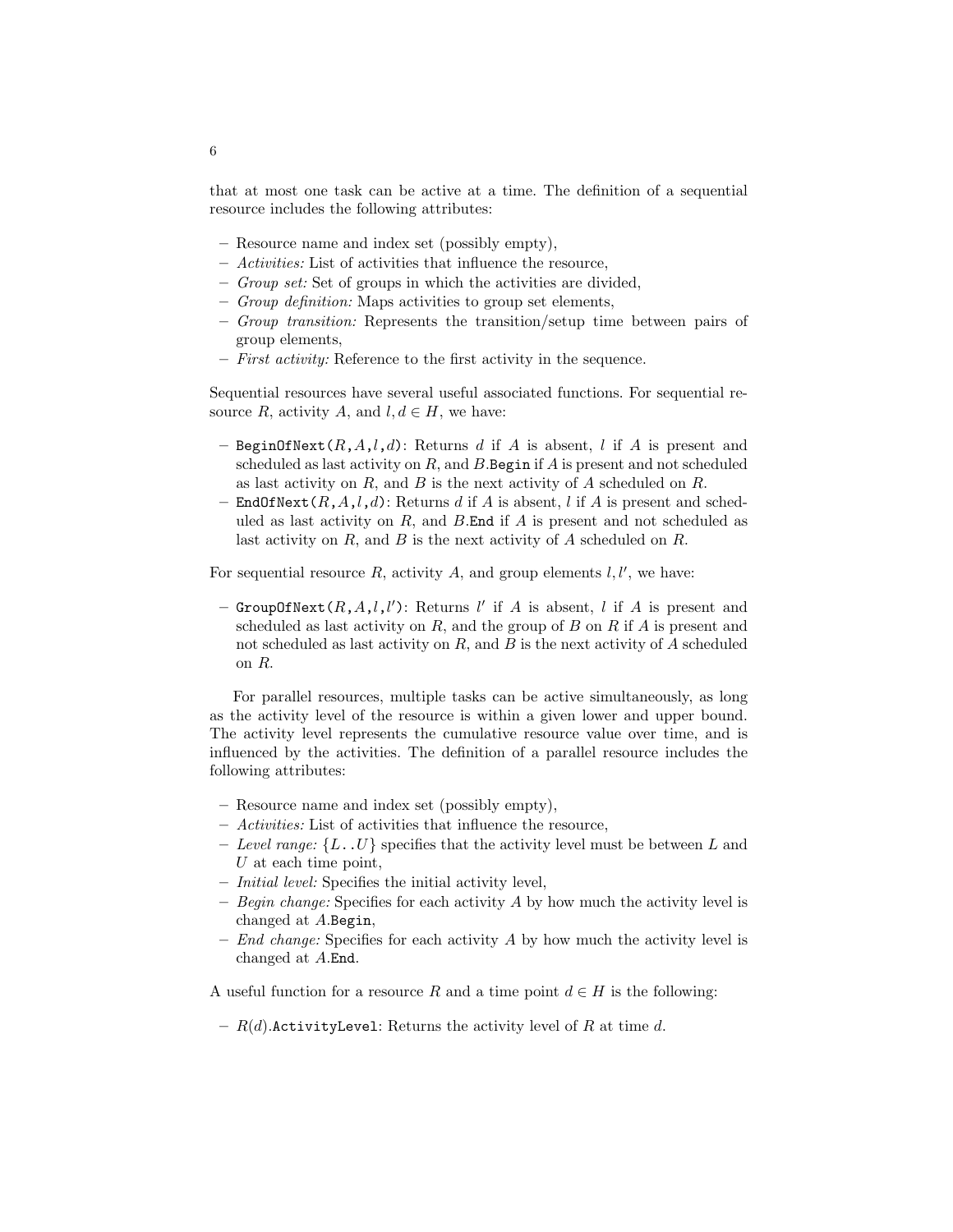Table 2. Variables for Modeling the Pickup and Delivery at the Locations.

|                     | $b_{t,i,f,p}^1$ amount of $f \in F^-$ picked up by barge 1 for $t \in T$ at plant p for visit $i \in N_p$ ,               |
|---------------------|---------------------------------------------------------------------------------------------------------------------------|
|                     | $b_{t,i,f,p}^2$ amount of $f \in F^-$ picked up by barge 2 for $t \in T$ at plant p for visit $i \in N_p$ ,               |
|                     | $b_{t,i,f,p}^{\text{pu}}$ total amount of $f \in F^-$ picked up for $t \in T$ at plant p for visit $i \in N_p$ ,          |
|                     | $b_{t,l,i,f}^{\text{dem}}$ total amount of $f \in F^-$ delivered for $t \in T$ , location $l \in L_f$ , and $i \in N_l$ , |
| $c_{p,d}$           | amount of feed consumed at plant $p \in P$ on date $d \in H$ ,                                                            |
| $s_{p,d}$           | amount of feed shortage (underflow) at plant $p \in P$ on date $d \in H$ ,                                                |
| $g_{p,i}^{\rm del}$ | amount of feed delivered at plant $p \in P$ for visit $i \in V_p^{\text{del}}$ ,                                          |
| $g_{t,p,i}$         | amount of feed delivered with $t \in T$ at plant $p \in P$ for visit $i \in N_p$ .                                        |

This function uses 'overloading' of the resource name; for example, if we define a resource indexed over i as  $R(i)$ , we can access the activity level at time  $d \in H$ via  $R(i, d)$ . Activity Level.

We remark that the description above is limited to those concepts that are relevant to our paper. For a complete description of the scheduling functionality in Aimms we refer to [8].

#### 4.2 Modeling the Location Visits and Inventory Levels

There are three different types of locations: Suppliers, who are solely pickup nodes, customers, who are exclusively delivery nodes, and plants, which both produce and consume product and, as such, are both pickup and delivery nodes.

Location Visits Each possible visit by a tow to a location is indexed by a master set  $N := \{1, 2, \dots\}$ , for which the upper value is the maximum number of pickup windows for all the suppliers. That is, each tow cannot make more than  $|N|$  visits to a location. One of the drivers of the computational efficiency of our model, however, is defining an auxiliary set  $N_l \subseteq N$ , with the maximum number of individual tow visits varying by location  $l \in S \cup P \cup C$ . For a supplier  $s \in S$ , the maximum number is equal to the number of pickup windows  $|W_s|$ , whereas for plants and customers, the maximum number can be adjusted by the user through the graphical interface, if desired. Restricting the set of location visits also restricts many of the index domains, so keeping its cardinality low greatly improves computational performance.

Integer Variables Due to the multiple products and split load functionality, we require additional variables to represent the amount of material picked up and delivered at each visit. We let  $L_f \subseteq P \cup C$  be the set of locations that serve as demand point for final product  $f \in F^-$ . The list of variables we will use to represent the pickup and delivery at the locations is given in Table 2.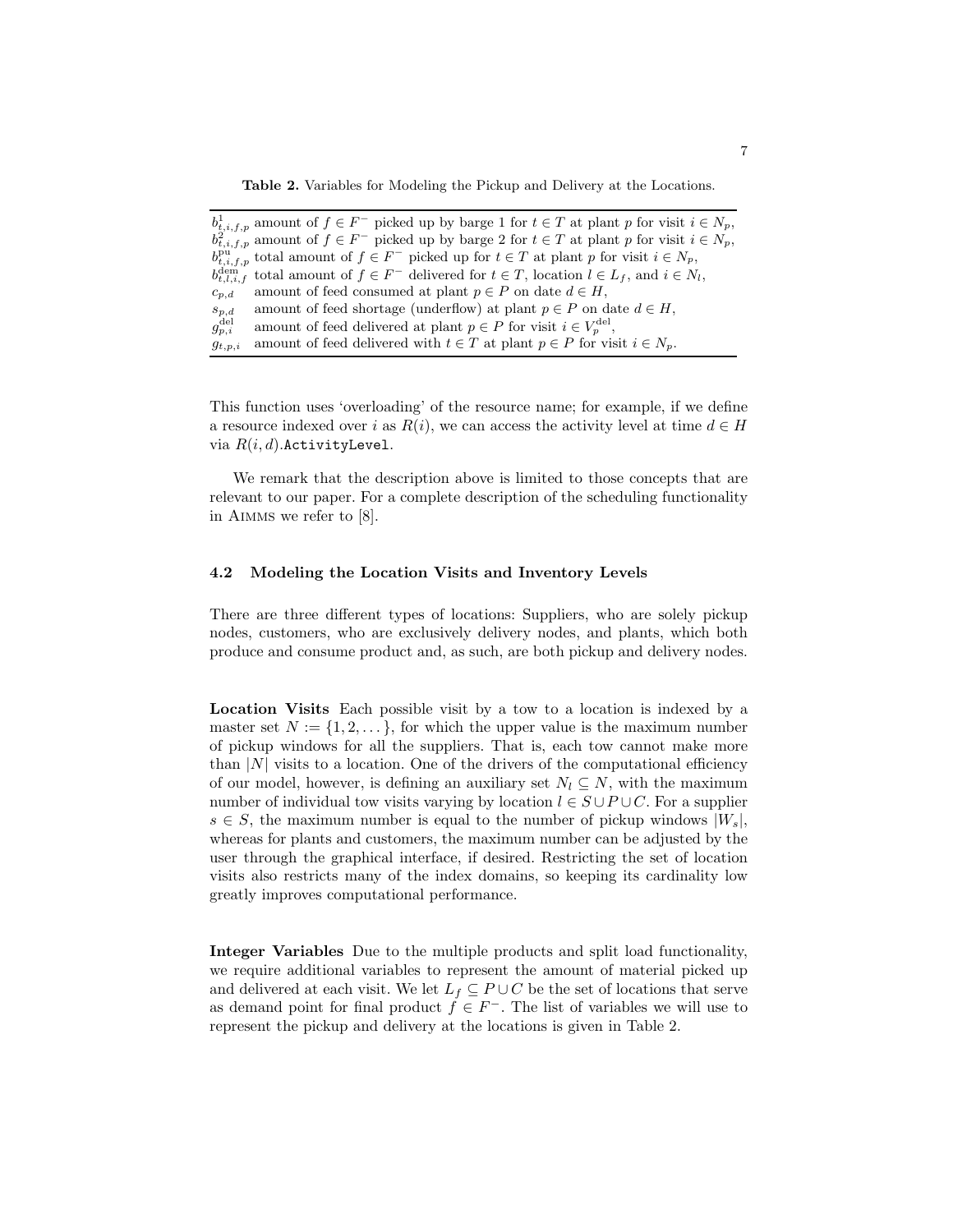As we must distinguish between barge capacity and tow capacity, we introduce the following constraints, for  $t \in T$ ,  $p \in P$ ,  $i \in N_p$ ,  $f \in F^-$ :

$$
0 \le b_{t,i,f,p}^1 \le \Lambda,
$$
  
\n
$$
0 \le b_{t,i,f,p}^2 \le \Lambda,
$$
  
\n
$$
b_{t,i,f,p}^{\text{pu}} = b_{t,i,f,p}^1 + b_{t,i,f,p}^2.
$$

In addition, we ensure that each barge can only contain one product:

$$
\sum_{f \in F^-} (b_{t,i,f,p}^1 > 0) \le 1 \qquad \text{for } t \in T, p \in P, i \in N_p,
$$
  

$$
\sum_{f \in F^-} (b_{t,i,f,p}^2 > 0) \le 1 \qquad \text{for } t \in T, p \in P, i \in N_p.
$$

To model the feed shortage, we define the next constraints, for  $p \in P, d \in H$ :

$$
0 \le c_{p,d} \le \Gamma_{p,d},\tag{1}
$$

$$
0 \le s_{p,d} \le \Gamma_{p,d},\tag{2}
$$

$$
c_{p,d} + s_{p,d} = \Gamma_{p,d}.\tag{3}
$$

Unlike products, each tow picks up a "full load" (two barges) upon a supplier visit. Therefore, to model the delivery of feed with tows, we introduce the constraint  $0 \leq g_{t,p,i} \leq 2\Lambda$ , for  $t \in T, p \in P, i \in N_p$ . The other constraints for this purpose will be given in Section 4.5, as they depend on the definition of plant visit activities.

Activities The key activities in our model are the possible visits that each tow can make to each location. We define the following optional activities representing the *i*-th visit of tow  $t$  to the respective locations:

$$
\begin{array}{ll}\n\text{VisitSupplier}(t, s, i) \text{ for } t \in T, \, s \in S, \, i \in N_s, \\
\text{VisitPlant}(t, p, i) \quad \text{ for } t \in T, \, p \in P, \, i \in N_p, \\
\text{VisitCust}(t, c, i) \quad \text{ for } t \in T, \, c \in C, \, i \in N_c.\n\end{array}
$$

Each of these activities has a fixed duration of one day, and a uniquely defined schedule domain. For VisitSupplier $(t, s, i)$ , the schedule domain includes only those days that are part of the pickup windows. VisitPlant $(t, p, i)$  and VisitCust $(t, c, i)$  have schedule domains that begin either the day the first prescheduled tow is due to arrive, or the earliest day a tow can arrive with delivery of feed or product, derived from the travel time from the closest supplier/plant production node.

We also define (fixed) activities to represent the daily production or consumption, as well as the prescheduled visits, at each location:

$$
\begin{array}{ll}\texttt{PlantProduction}(p, f, d) \text{ for } p \in P, f \in F^-, d \in H, \\ \texttt{PlantConsumption}(p, d) \text{ for } p \in P, d \in H, \\ \texttt{PreschedPickUp}(p, f, i) \text{ for } p \in P, f \in F^-, i \in V_{p, f}^{\text{pu}}, \\ \texttt{PreschedDelay}(p, i) \text{ for } p \in P, i \in V_p^{\text{del}}.\end{array}
$$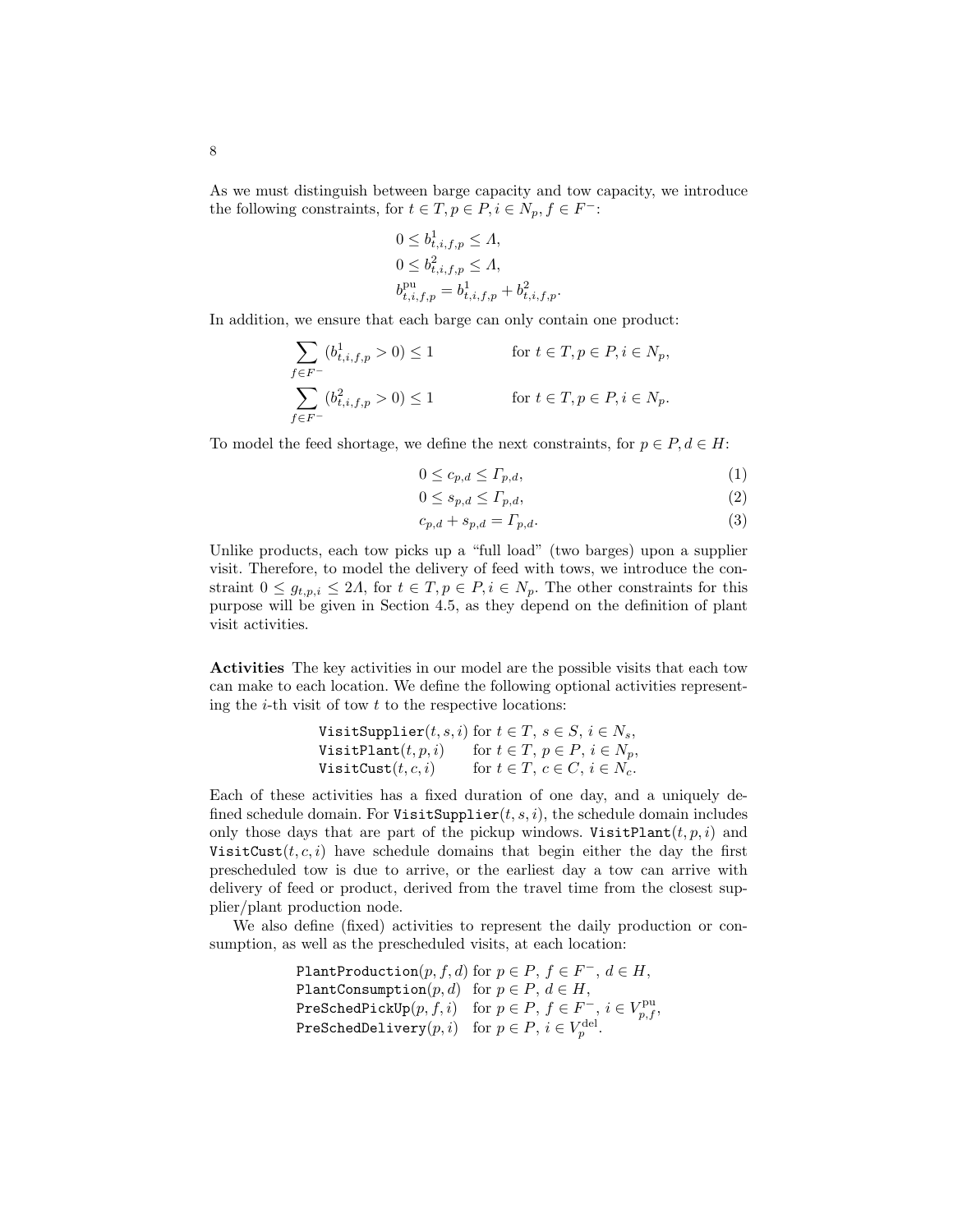Each of these activities has a fixed duration of one day, and must be present. The activities PlantProduction $(p, f, d)$  and PlantConsumption $(p, d)$  must take place on day  $d$ , i.e., their associated start time variable is fixed to  $d$ . The start time variables of activities PreSchedPickUp $(p, f, i)$  and PreSchedDelivery $(p, i)$ are fixed to  $d_{p,f,i}^{\text{pu}}$  and  $d_{p,i}^{\text{del}}$ , respectively. Therefore, these activities can be viewed as constants; they are necessary to model the resource levels, but their associated variables are fixed to given values.

We note that the activity PlantConsumption $(p, f, d)$  reduces the inventory level by  $c_{p,d}$ ; any consumption that would reduce the inventory level below the lower bound is considered  $s_{p,d}$ , or underflow, as defined by constraints (1)-(3). A similar overflow variable could be modeled for PlantProduction $(p, f, d)$ , but in this application, we found it more efficient to set hard upper bounds on product inventory levels and force the plants to ship product to customers to relieve any excess.

Location Resources We incorporate the above production, consumption, tow visits, and prescheduled events in defining resources to represent the inventory levels of the various products at each location, as follows:

```
Parallel resource: PlantProductInventory(p, f) for p \in P, f \in F^-Activities: PlantProduction(p, f, d) for d \in H, VisitPlant(t, p, i)
                          PreSchedPickup(p, f, i) for t \in T, i \in N_pLevel range: \{I_{f,p}^{\min} \dots I_{f,p}^{\max}\}\Initial level: I_{f,p}^{\text{init}}End change: <code>PlantProduction</code>(p, f, d): \Pi_{f, p, d}\texttt{VisitPlant}(t, p, i): \begin{align} -b_{t, i, f, p}^{\text{pu}}\ \texttt{PreSchedPickup}(p, f, i): \begin{align} -a_{p, f, i}^{\text{pu}}\ \end{align}Parallel resource: PlantFeedInventory(p) for p \in PActivities: PlantConsumption(p, d) for d \in H, VisitPlant(t, p, i),
                          PreSchedDelivery(p, i), for t \in T, i \in N_pLevel range: \{I_{\text{feed}, p}^{\min} \dots I_{\text{feed}, p}^{\max}\}Initial level: I_{\text{feed}, p}^{\text{init}}End change: PlantConsumption(p, d): -c_{p, d}VisitPlant(t,p,i): g_{t,p,i}\texttt{PreSchedDelivery}(p, i) \text{: } g_{p, i}^{\text{del}}Parallel resource: CustomerProductInventory(c, f)Activities: VisitCust(t, c, i), for t \in T, i \in N_cLevel range: \{0..I_{f,p}^{\max}\}\Initial level: I_{f,c}^{\text{init}}End change: \texttt{VisitCust}(t, c, i): b_{t, c, i, f}^{\text{dem}}
```
To ensure that at most one tow can visit each plant or supplier at a time, we introduce the following sequential resources:

Sequential resource: PlantVisits(p) for  $p \in P$ Activities: VisitPlant $(t, p, i)$ , for  $t \in T$ ,  $i \in N_p$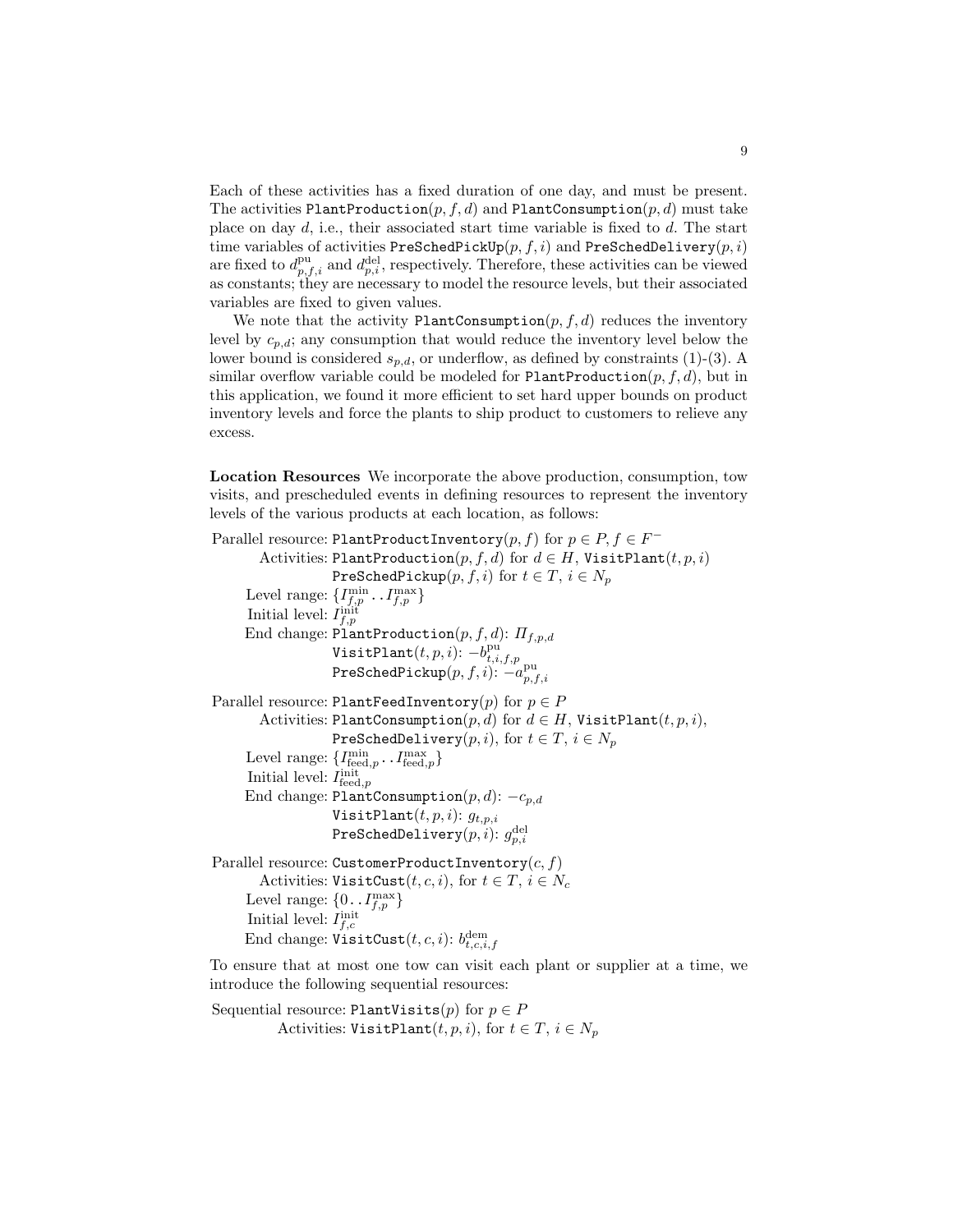Sequential resource: SupplierVisits(s) for  $s \in S$ Activities: VisitSupplier $(t, s, i)$ , for  $t \in T$ ,  $i \in N_s$ 

The supplier visits are special in that the set of possible visits  $N_s$  is defined by the set of pickup windows  $W_s$  for supplier  $s \in S$ , which is not the case for plants. Therefore, we distribute these possible visits over the tows by adding the following constraints to ensure that at most one tow can visit a supplier in each pickup time window:

$$
\sum_{t \in T} \text{VisitSupplier}(t, s, i). \text{Present} \le 1 \qquad \text{for } s \in S, i \in N_s. \tag{4}
$$

We recall that the specific pickup time windows are represented by the schedule domain of VisitSupplier $(t, s, i)$ , which is defined as  $\{l_{i,s}, \ldots, u_{i,s}\}\$  for  $t \in T$ ,  $s \in S, \, i \in N_s.$ 

#### 4.3 Modeling the Tows

For each tow, we define a unary resource for the sequence of visits (the route) and parallel resources for the inventory levels of each product carried by the tow. We assume that during each supplier pickup visit, both barges are filled with feed to full capacity (this was given as a requirement).

We first define additional activities  $TowFirstAct(t)$  for  $t \in T$ , which represent the starting location for each tow. As the scheduling process is dynamic, this activity accounts for tows en route at the beginning of the planning horizon. These prescheduled tows, even if not active for the entire schedule horizon, are the minimum number of total tows that can be hired. Any additional tows are not prescheduled, and begin at a depot with a one-day travel time to any location.

We can now define the sequential resource representing the tow's route as follows:

```
Sequential resource: RouteSeq(t) for t \in TActivities: VisitSupplier(t, s, i), VisitPlant(t, p, i)VisitCust(t, c, i), TowFirstAct(t)Group set: S \cup P \cup CGroup definition: VisitSupplier(t, s, i): s,
                     VisitPlant(t, p, i): p,
                     VisitCust(t, c, i): c,
                     TowFirstAct(t): l_tGroup transition: (i,j): D_{i,j} for i, j \in S \cup P \cup CFirst activity: TowFirstAct(t)
```
As tows carry several types of inventory, including both feed and final products, each of which is modeled as a different resource, it is necessary to use variables rather than parameters upon any plant visit. Hence, while the tow feed inventory level increases by a constant amount upon visiting a supplier, on any plant visit activity, a tow may or may not be delivering feed. Consequently, to model the tow inventory for feed, we define: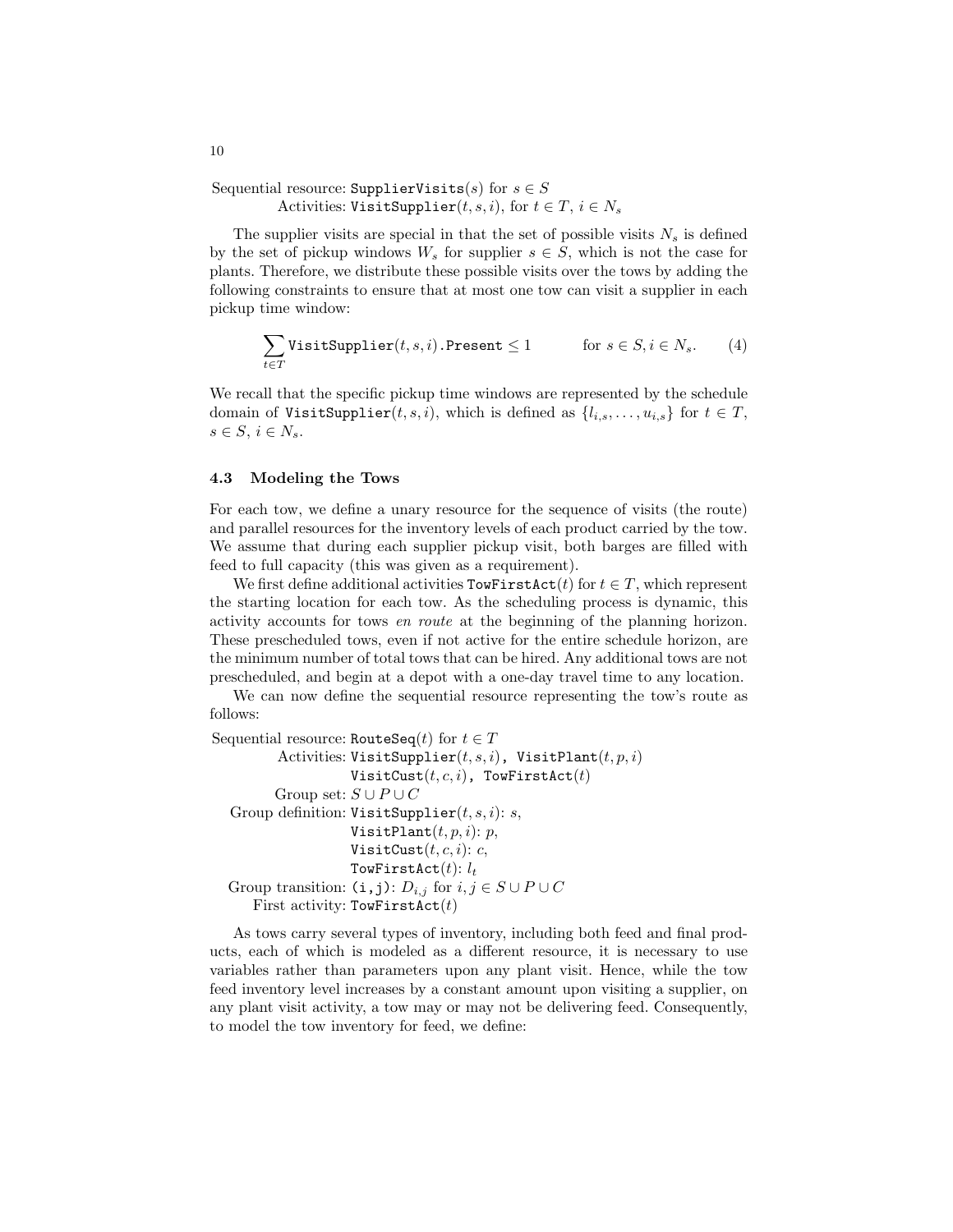```
Parallel resource: TowFeedInv(t)Activities: VisitPlant(t, p, i), VisitSupplier(t, s, i)Level range: \{0..2\Lambda\}Begin change: VisitPlant(t, p, i): -g_{t, p, i}End change: VisitSupplier(t, s, i): 2\Lambda
```
We similarly model the tow inventory for each final product as follows:

```
Parallel resource: \texttt{TowProduct}(t, f) for t \in T, f \in F^-Activities: \texttt{VisitPlant}(t, p, i), \texttt{VisitCust}(t, c, i)Level range: \{0..2\Lambda\}End change: \text{VisitPlant}(t, p, i): b_{t, i, f, p}^{\text{pu}} - b_{t, p, i, f}^{\text{dem}}<br>VisitCust(t, c, i): -b_{t, c, i, f}^{\text{hom}}
```
#### 4.4 Additional Sequencing Constraints

There are two broad categories of additional sequencing constraints, both of which prune the search tree by limiting the options  $\text{RouteSeq}(t)$  has after processing each activity. Neither category contains constraints that are strictly required to model the problem; however, their inclusion improves solver performance.

Visit Sequencing We introduce the following constraints for the plant visits, for  $t \in T, p \in P, i \in N_p \setminus \{1\}$ :

$$
VisitPlant(t, p, i). Present \Rightarrow VisitPlant(t, p, i - 1). Present (5)
$$
\n
$$
ActivityBegin(VisitPlant(t, p, i), \hat{H}) > (6)
$$
\n
$$
EndOfNext(RouteSeq(t), VisitPlant(t, p, i - 1), \hat{H} - 1, \hat{H} - 1)
$$

Constraint (5) is a symmetry-breaking constraint that ensures we schedule the visits in order of  $N_p$ . Constraint (6) ensures we cannot schedule two consecutive visits of tow  $t$  at plant  $p$ , which prevents idling. We define similar constraints for the customer visits, for all  $t \in T, c \in C, i \in N_c \setminus \{1\}$ :

$$
VisitCust(t, c, i). Present \Rightarrow VisitCust(t, c, i - 1). Present \qquad (7)
$$
\n
$$
ActivityBegin(VisitCust(t, c, i), \hat{H}) > \qquad (8)
$$
\n
$$
EndOfNext(RouteSeq(t), VisitCust(t, c, i - 1), \hat{H} - 1, \hat{H} - 1)
$$

Location Sequencing In addition to defining the order of visits, our model also restricts the locations a tow can visit after a given activity. As visits to suppliers leave a tow with no available capacity, we introduce the following constraints that make sure we visit a plant after a supplier, for  $t \in T$ ,  $s \in S$ ,  $i \in N_s$ :

$$
(\texttt{BeginOfNext}(\texttt{RouteSeq}(t),\texttt{VisitSupplier}(t,s,i),\hat{H},\hat{H}) \neq \hat{H}) \Rightarrow (9) \\ \texttt{GroupOfNext}(\texttt{RouteSeq}(t),\texttt{VisitSupplier}(t,s,i)) \in P
$$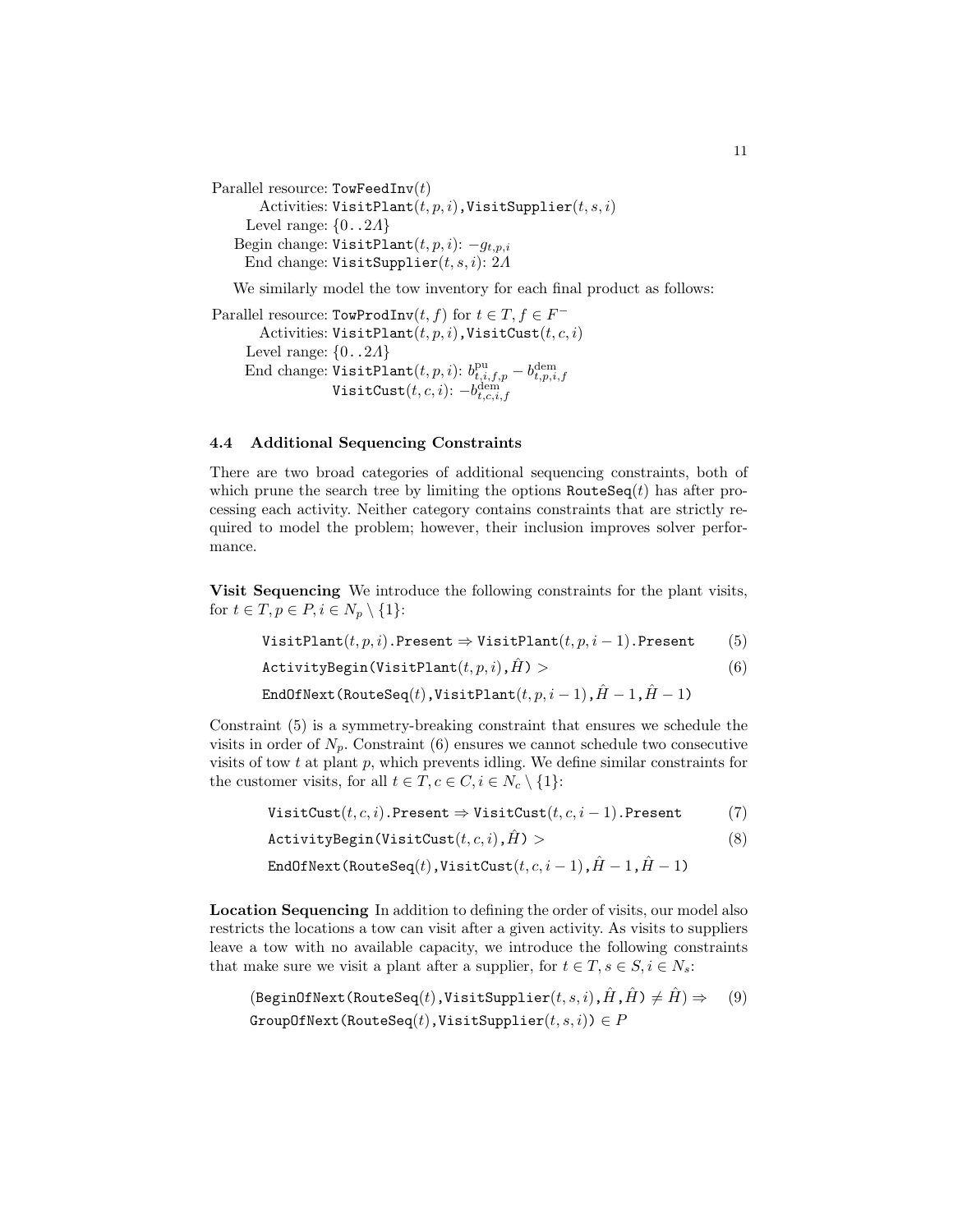Likewise, we introduce a constraint to model that we visit a demand location after picking up some product at a plant. We then define, for  $t \in T, p \in P$ ,  $i \in N_p$ :

$$
(\texttt{BeginOfNext}(\texttt{RouteSeq}(t),\texttt{VisitPlant}(t,p,i),\hat{H},\hat{H}) \neq \hat{H}) \tag{10} \\ \land (b^{\text{pu}}_{t,i,f,p} > 0) \Rightarrow (\texttt{GroupOfNext}(\texttt{RouteSeq}(t),\texttt{VisitPlant}(t,p,i)) \in L_f \setminus \{p\})
$$

It is also possible to deliver final products at multiple locations in sequence. Since we must first empty both barges before we can pick up new feed from a supplier (a given requirement), we introduce the following constraints for  $t \in T$ ,  $p \in P, i \in N_p$ :

$$
((\mathtt{BeginOfNext}~(\mathtt{RouteSeq}(t),\mathtt{VisitPlant}(t,p,i),\hat{H},\hat{H}) \neq \hat{H}) ~\wedge~~(11)
$$

 $\bigvee \ \ (\text{\tt TowProdInv}(t, f, \text{\tt VisitPlant}(t, p, i) \text{.} \text{\tt Begin}) \text{.} \ \text{\tt ActivityLevel} > 0)) \Rightarrow$  $f \in F -$ 

$$
\mathtt{GroupOfNext}(\mathtt{RooteSeq}(t),\mathtt{VisitPlant}(t,p,i)) \in \cup_f L_f,
$$

and for  $t \in T, c \in C, i \in N_c$ :

$$
((\text{BeginOfNext}(\text{RouteSeq}(t),\text{VisitCust}(t,c,i),\hat{H},\hat{H}) \neq \hat{H}) \wedge \qquad (12)
$$
\n
$$
\bigvee_{f \in F^-} (\text{TowProdInv}(t,f,\text{VisitCust}(t,c,i).\text{Begin}).\text{ActivityLevel} > 0)) \Rightarrow
$$
\n
$$
\text{GroupOfNext}(\text{RouteSeq}(t),\text{VisitCust}(t,c,i)) \in \bigcup_f L_f.
$$

In practice, these constraints can be refined to operate on subsets of locations and products (and their associated activities). For example, in our case, customer sites only receive one type of final product. Note that the model does not direct a tow's route after both barges are empty, to allow the tows to "choose" to visit a supplier to pick up more feed, or a plant to pick up more final product.

#### 4.5 Linking Pickup and Delivery Amounts with Visits

We introduce the following constraints to model the delivery amount of feed at the plants, for  $t \in T, p \in P, i \in N_p$ :

$$
(\text{VisitPlant}(t, p, i). \text{Present} = 0) \Rightarrow (g_{t, p, i} = 0)
$$
\n
$$
(13)
$$

$$
(\text{VisitPlant}(t, p, i). \text{Present} = 0) \Rightarrow (\sum_{f \in F^-} b_{t, p, i, f}^{\text{dem}} = 0)
$$
\n(14)

$$
(\text{VisitPlant}(t, p, i). \text{Present} = 0) \Rightarrow (\sum_{f \in F^-} b_{t, i, f, p}^{\text{pu}} = 0)
$$
\n
$$
(15)
$$

$$
(\mathtt{VisitPlant}(t, p, i). \mathtt{Present} = 1) \Rightarrow \tag{16}
$$

$$
(\texttt{TourFeedInv}(t, \texttt{VisitPlant}(t, p, i). \texttt{End}). \texttt{ActivityLevel} = 0)
$$

Constraints (13), (14) and (15) state that no feed or product can be delivered, or product can be picked up, when the plant is not visited. Constraint (16) states that partial deliveries are not allowed (this is a given requirement).

12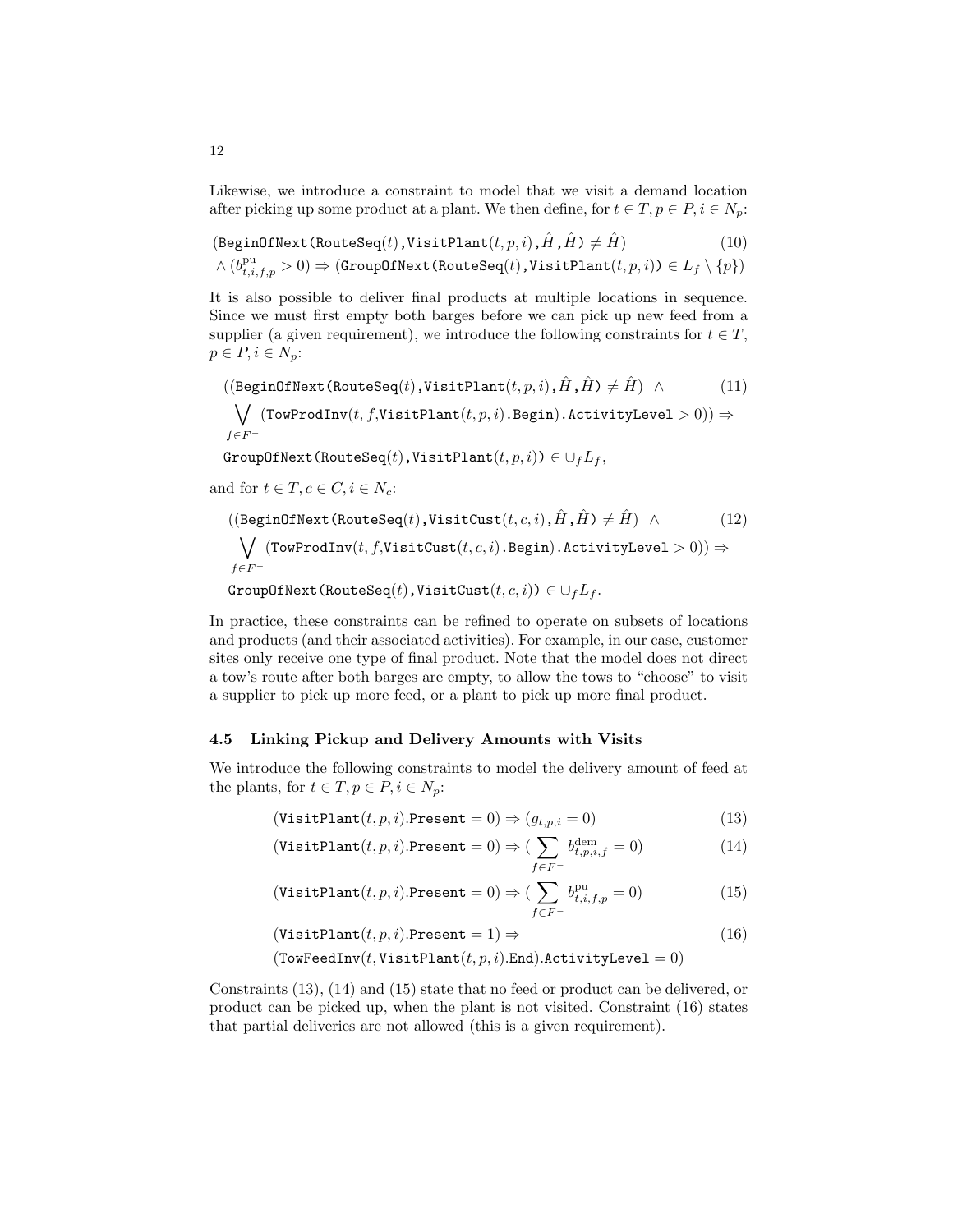Similar constraints can be defined for the customer locations:

$$
(\text{VisitCust}(t, c, i). \text{Present} = 0) \Rightarrow (\sum_{f \in F^-} b_{t, c, i, f}^{\text{dem}} = 0) \tag{17}
$$

$$
(\text{VisitCust}(t, c, i). \text{Present} = 1) \Rightarrow (\sum_{f \in F^-} b_{t, c, i, f}^{\text{dem}} > 0)
$$
\n(18)

$$
(\mathtt{VisitCust}(t, c, i). \mathtt{Present} = 1) \Rightarrow \tag{19}
$$

$$
(\texttt{TowProdInv}(t, \texttt{VisitCust}(t, c, i) . \texttt{End}). \texttt{ActivityLevel} = 0)
$$

Constraint (17) ensures that we cannot deliver any product when the customer is not visited. Constraint (18) on the other hand states that we must deliver a product when the customer is visited, and constraint (19) makes sure that no partial delivery occurs.

#### 4.6 Objective

The objective function is deceptively simple. In our implementation of the model, we chose to minimize the total shortage of feed at the plants, as that was the most pressing issue apparent:

$$
\min \sum_{p \in P, d \in H} s_{p,d}.\tag{20}
$$

As we will see in our experimental evaluation, the specific instances we were given permit solutions in which there is no feed shortage, i.e., given a sufficient number of tows, our solutions satisfy all pickup window, underflow, and overflow constraints. However, solving the problem as a constraint optimization problem with objective (20) proved much more computationally efficient than solving the associated constraint satisfaction problem in which feed shortage is not allowed.

We do note, however, that the objective can easily be adapted to include other terms, depending on the application at hand.

### 5 Evaluation

We implemented our CP model in Aimms 4.20, using IBM ILOG CPLEX and CP Optimizer (12.6.3) as MIP and CP solver, respectively. We performed an evaluation on the supply network given in Figure 1. We consider two representative cases over the same 92-day schedule horizon. Both cases have seven tows en route and 20 total tows available; additionally, both have similar production and demand profiles. They differ in the initial location and availability of the tows as well as in some of the dates of supplier pickup windows.

We compare our CP model with the MIP model that is currently in use at BP [6], as described in the introduction. The objective of the MIP model is to minimize total cost, which is a weighted sum of the number of tows in use, the violation of inventory upper and lower capacity constraints (overflow and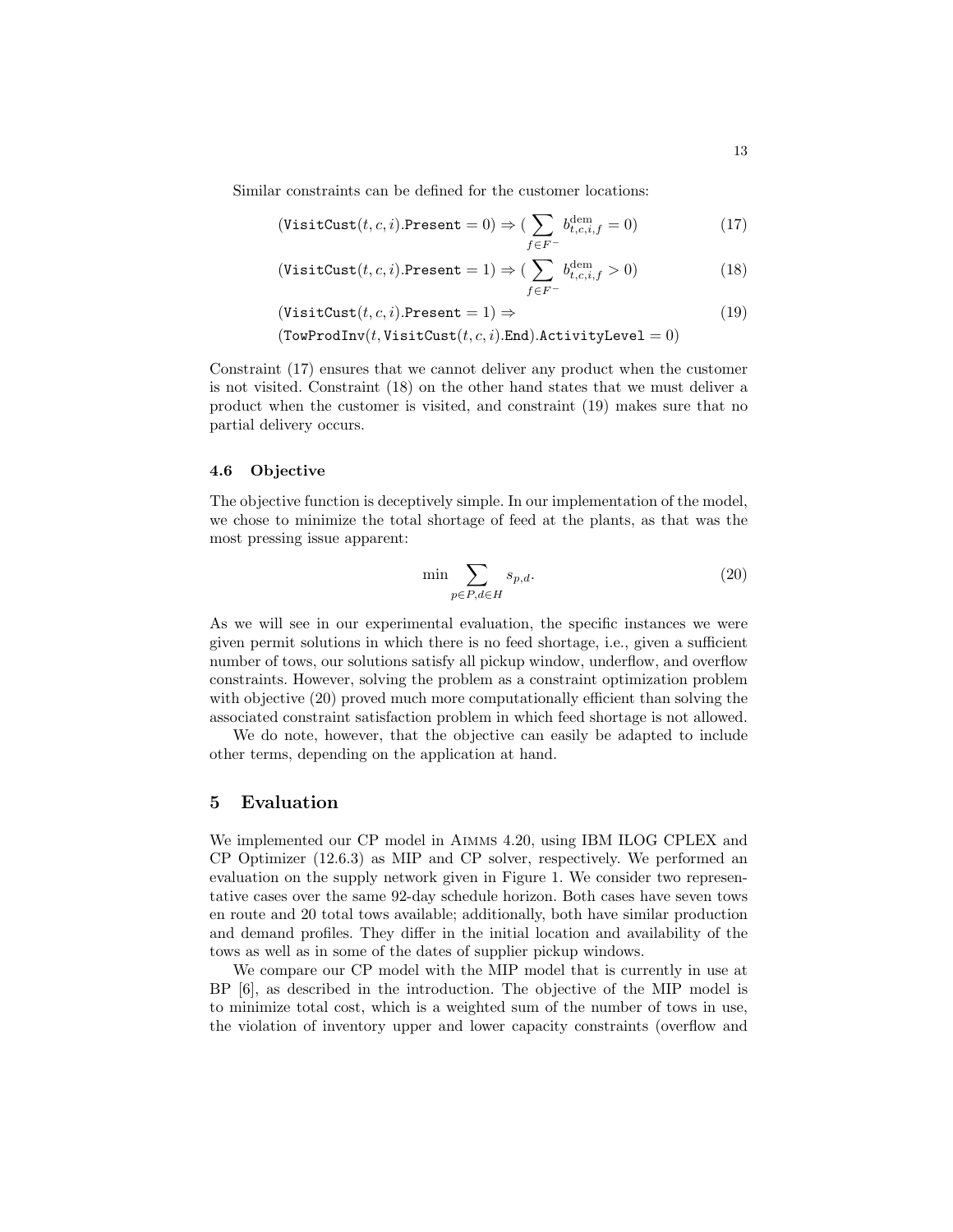|                        | $\bf CP$ |               |          |               |            | MIP     |  |
|------------------------|----------|---------------|----------|---------------|------------|---------|--|
|                        | Case 1   |               | Case 2   |               | Case 1     | Case 2  |  |
|                        |          | 7 tows 8 tows |          | 7 tows 8 tows |            |         |  |
| Variables              | 7.042    | 7,593         | 7,000    | 7,545         | 466,564    | 466,816 |  |
| Constrains             | 3,387    | 3,836         | 3,371    | 3,822         | 509,068    | 509,320 |  |
| Number of tows         |          | 8             |          | 8             | 8          |         |  |
| Total underflow (mt)   | 0        | 0             | 0        | 0             | <b>200</b> | 17.72   |  |
| Total overflow (mt)    | $\theta$ | $\Omega$      | 0        | $\theta$      | $\Omega$   | 11.83   |  |
| Time window violations | $\theta$ | $\Omega$      | $\Omega$ | 0             | $\theta$   | 5       |  |
| Optimality gap         |          |               |          |               | 18.40\%    | 13.69%  |  |
| Solving time (s)       | 385      | 313           | 1.140    | 170           | 3,600      | 3,600   |  |

Table 3. Comparing CP and MIP solutions on two representative cases.

underflow), and violation of pickup time windows. The tows account for the largest relative cost in the objective.

The MIP model is given the option to use all 20 tows available, which, together with minimizing the constraint violations, allows to find some feasible solutions early in the solving process. The CP model, on the other hand, uses a fixed number of tows; in the reported experiments we use the minimum required number of tows (seven) as well as eight tows.

The results are presented in Table 3. The table first shows for each model the number of variables and constraints. In addition, in order to compare CP with MIP, we report for each solution the number of tows used, the total underflow and overflow, and the number of time window violations, i.e., visits to suppliers outside the defined pickup windows. The last two rows indicate the optimality gap (for MIP) and total solving time. Both MIP models were unable to solve the cases optimally within a time limit of 3,600s, whereas all CP models were solved optimally, in some cases within a couple minutes. Furthermore, the solutions provided by CP satisfy all problem constraints, whereas the solutions found by MIP use more tows for Case 1 (8 tows instead of 7), and violate various constraints.

Aimms not only offers an optimization modeling language, but also comes with visualization tools to build an end-user interface. The use of the model as a planning tool is facilitated by a graphical user input page which allows the user to vary the maximum number of tow and location visits, as discussed earlier, and, most importantly, the maximum number of tows. The input page accompanies several additional visualizations, including the inventory profiles at the locations, as well as the routing schedules for the tows. Figures 2 and 3 provide an illustration; they depict the inventory profiles for Plant 1 (feed) and Plant 2 (product 1) and the routing sequence for eight tows, in an optimal solution.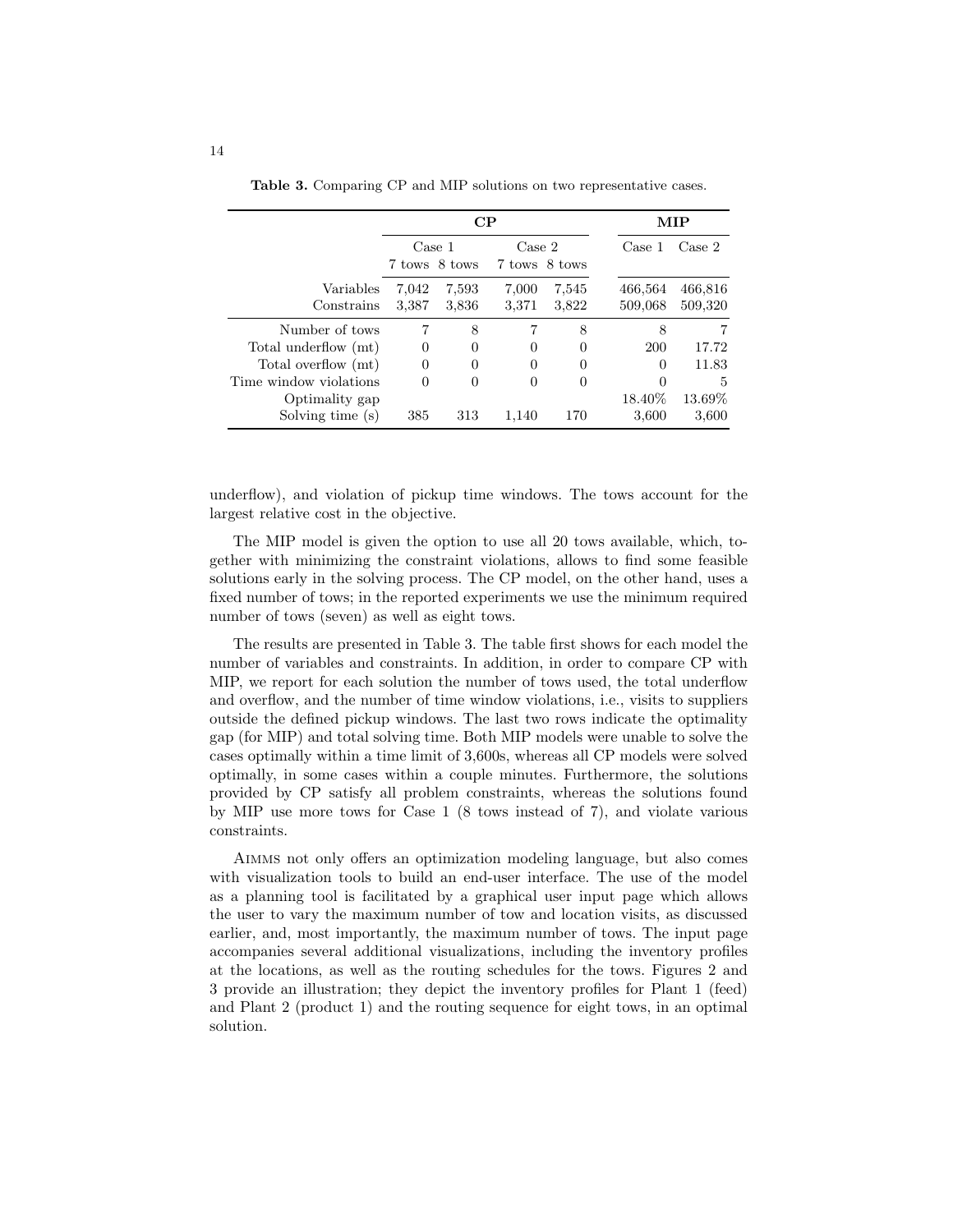

Fig. 2. Inventory levels for Plant 1's feed (left) and Plant 2's product 1 (right).



Fig. 3. Gantt chart representing the routes for the tows.

# 6 Conclusion

We introduced a constraint programming model for a maritime inventory routing problem in the petrochemical sector. Our model is based on a constraint-based scheduling formulation, and relies on activities to represent possible vessel visits, and parallel resources to represent the inventory levels over time. In addition, we utilize sequential resources to represent the vessel routes. As a case study we considered a barge scheduling problem from BP, with supplier, plant, and customer locations. We compared the performance of our CP model to an existing MIP formulation. The CP model was able to find optimal solutions with a small fleet size that satisfied all problem constraints, while the MIP formulation had scalability issues, and was not able to return solutions of similar quality even when given much more computation time.